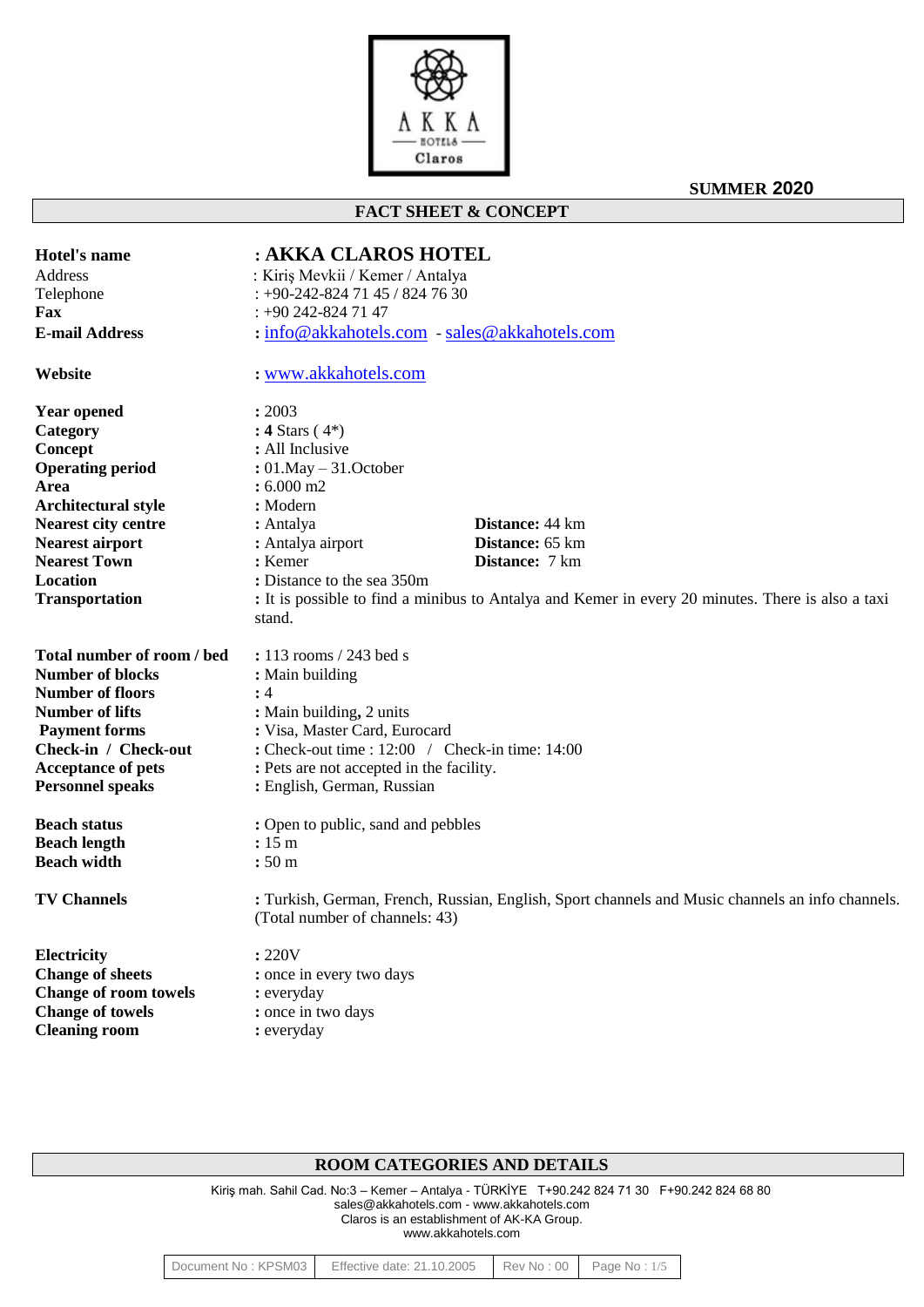

All of our rooms that are decorated in a modern way with is plain comfort qualities, there are ceramic floor, balcony, shower cabin, WC, hair dryer, direct telephone, minibar\*, TV (satellite broadcast), Safe deposit box, central air conditioner (at certain times) and a sofa bed.

#### **Standard room** :

The size of our Standard rooms varies between 22 m<sup>2</sup> and 25 m<sup>2</sup> and the total number of rooms is 90. It is the room category that has 1 room with twin bed or French bed type including 1 bathroom with shower /WC. Maximum accommodation capacity is 3 people.

#### Disabled room

Total number of disabled rooms is 1 and this room category which has standard room features have specially been prepared.

#### **Family Room (duplex):**

The total number of rooms is 6 in the Family room category and it has 1 duplex room with 2 floors, with stairs (1 room with a French bed+1 room with a twin bed), 1 bathroom (1 shower/WC). The room average size is 55 m<sup>2</sup> 60 m<sup>2</sup>. Duplex Family rooms has accommodation capacity for minimum 3-maximum 4 people.

**Suite** : 16 Suite rooms that are considered in Suite /Family room category have 1 bedroom (1 Frenchbed+1 sofa bed) and 1 bathroom (1 shower /WC). The size of the suite rooms are 45 m² - 50 m². The accommodation capacity in the suite rooms are minimum 3 maximum 4 people.

| $07:00 - 10:00$<br><b>Open Buffet</b><br><b>Main Restaurant</b><br>Rich breakfast buffet presenting Turkish and international cuisines.<br>$12:30 - 14:30$<br><b>Main Restaurant</b><br>Tastes of Turkish and International cuisines are provided with 14-day menus.<br>$18:30 - 21:00$<br><b>Main Restaurant</b><br>We serve themed and international buffets including menus for 14 days. (Dress code is essential.)<br><b>Our Other Food and Beverage Services</b><br>Pool Bar<br>$14:30 - 16:00$<br>Salad Buffet, types of Pizza, Pita, Pasta and Fruits.<br>Pool Bar<br>$14:00 - 16:00$<br>$17:00 - 18:00$<br>Pool Bar<br>$11:00 - 16:00$<br>Pool Area<br><b>Beach Area</b><br>Served variety of sandwiches, fruits, non-alcoholic beverages midday and afternoon<br>$23:00 - 00:00$<br><b>Ana Restaurant</b><br><b>Night Soup</b><br><b>BARS</b><br>$10:00 - 23:00$<br><b>Lobby Bar</b><br>Lobby Area<br>It serves local, alcoholic & non-alcoholic drinks, beverages, hot drinks within the All Inclusive concept. | <b>FOOD &amp; BEVERAGE CONCEPT</b> |                 |           |                    |  |  |  |
|---------------------------------------------------------------------------------------------------------------------------------------------------------------------------------------------------------------------------------------------------------------------------------------------------------------------------------------------------------------------------------------------------------------------------------------------------------------------------------------------------------------------------------------------------------------------------------------------------------------------------------------------------------------------------------------------------------------------------------------------------------------------------------------------------------------------------------------------------------------------------------------------------------------------------------------------------------------------------------------------------------------------------|------------------------------------|-----------------|-----------|--------------------|--|--|--|
|                                                                                                                                                                                                                                                                                                                                                                                                                                                                                                                                                                                                                                                                                                                                                                                                                                                                                                                                                                                                                           | <b>Breakfast</b>                   |                 |           |                    |  |  |  |
|                                                                                                                                                                                                                                                                                                                                                                                                                                                                                                                                                                                                                                                                                                                                                                                                                                                                                                                                                                                                                           |                                    |                 |           |                    |  |  |  |
|                                                                                                                                                                                                                                                                                                                                                                                                                                                                                                                                                                                                                                                                                                                                                                                                                                                                                                                                                                                                                           | Lunch                              |                 |           | <b>Open Buffet</b> |  |  |  |
|                                                                                                                                                                                                                                                                                                                                                                                                                                                                                                                                                                                                                                                                                                                                                                                                                                                                                                                                                                                                                           |                                    |                 |           |                    |  |  |  |
|                                                                                                                                                                                                                                                                                                                                                                                                                                                                                                                                                                                                                                                                                                                                                                                                                                                                                                                                                                                                                           | <b>Dinner</b>                      |                 |           | <b>Open Buffet</b> |  |  |  |
|                                                                                                                                                                                                                                                                                                                                                                                                                                                                                                                                                                                                                                                                                                                                                                                                                                                                                                                                                                                                                           |                                    |                 |           |                    |  |  |  |
|                                                                                                                                                                                                                                                                                                                                                                                                                                                                                                                                                                                                                                                                                                                                                                                                                                                                                                                                                                                                                           |                                    |                 |           |                    |  |  |  |
|                                                                                                                                                                                                                                                                                                                                                                                                                                                                                                                                                                                                                                                                                                                                                                                                                                                                                                                                                                                                                           | <b>Snack Service</b>               |                 |           | <b>Open Buffet</b> |  |  |  |
|                                                                                                                                                                                                                                                                                                                                                                                                                                                                                                                                                                                                                                                                                                                                                                                                                                                                                                                                                                                                                           |                                    |                 |           |                    |  |  |  |
|                                                                                                                                                                                                                                                                                                                                                                                                                                                                                                                                                                                                                                                                                                                                                                                                                                                                                                                                                                                                                           | Ice cream                          |                 |           |                    |  |  |  |
|                                                                                                                                                                                                                                                                                                                                                                                                                                                                                                                                                                                                                                                                                                                                                                                                                                                                                                                                                                                                                           | Pastry & Tea & Coffee time         |                 |           |                    |  |  |  |
|                                                                                                                                                                                                                                                                                                                                                                                                                                                                                                                                                                                                                                                                                                                                                                                                                                                                                                                                                                                                                           | Gözleme&Avran                      |                 |           |                    |  |  |  |
|                                                                                                                                                                                                                                                                                                                                                                                                                                                                                                                                                                                                                                                                                                                                                                                                                                                                                                                                                                                                                           | <b>Beach Snack Service</b>         |                 |           |                    |  |  |  |
|                                                                                                                                                                                                                                                                                                                                                                                                                                                                                                                                                                                                                                                                                                                                                                                                                                                                                                                                                                                                                           |                                    |                 |           |                    |  |  |  |
|                                                                                                                                                                                                                                                                                                                                                                                                                                                                                                                                                                                                                                                                                                                                                                                                                                                                                                                                                                                                                           |                                    |                 |           |                    |  |  |  |
|                                                                                                                                                                                                                                                                                                                                                                                                                                                                                                                                                                                                                                                                                                                                                                                                                                                                                                                                                                                                                           |                                    |                 |           |                    |  |  |  |
|                                                                                                                                                                                                                                                                                                                                                                                                                                                                                                                                                                                                                                                                                                                                                                                                                                                                                                                                                                                                                           |                                    |                 |           |                    |  |  |  |
|                                                                                                                                                                                                                                                                                                                                                                                                                                                                                                                                                                                                                                                                                                                                                                                                                                                                                                                                                                                                                           |                                    |                 |           |                    |  |  |  |
|                                                                                                                                                                                                                                                                                                                                                                                                                                                                                                                                                                                                                                                                                                                                                                                                                                                                                                                                                                                                                           | Pool Bar                           | $10:00 - 24:00$ | Pool Area |                    |  |  |  |
| It serves local, alcoholic & non-alcoholic drinks, beverages, hot drinks within the All Inclusive concept.<br>Complimentary 1,5lt bottle of natural spring water, refreshed during accommodation.<br>Free Beverages: All soft drinks, local alcoholic drinks including tea, coffee.                                                                                                                                                                                                                                                                                                                                                                                                                                                                                                                                                                                                                                                                                                                                       | <b>Minibar</b>                     |                 |           |                    |  |  |  |
| Paid beverages: Premium drinks, local and imported wines, champagne, bottled beverages, energy drinks, fresh fruit juices                                                                                                                                                                                                                                                                                                                                                                                                                                                                                                                                                                                                                                                                                                                                                                                                                                                                                                 |                                    |                 |           |                    |  |  |  |
|                                                                                                                                                                                                                                                                                                                                                                                                                                                                                                                                                                                                                                                                                                                                                                                                                                                                                                                                                                                                                           |                                    |                 |           |                    |  |  |  |
| <b>HOTEL SERVICES</b>                                                                                                                                                                                                                                                                                                                                                                                                                                                                                                                                                                                                                                                                                                                                                                                                                                                                                                                                                                                                     |                                    |                 |           |                    |  |  |  |

 Kiriş mah. Sahil Cad. No:3 – Kemer – Antalya - TÜRKİYE T+90.242 824 71 30 F+90.242 824 68 80 sales@akkahotels.com - www.akkahotels.com Claros is an establishment of AK-KA Group.

www.akkahotels.com

| Document No: KPSM03 | Effective date: $21.10.2005$ Rev No: 00 Page No: $2/5$ |  |  |
|---------------------|--------------------------------------------------------|--|--|
|---------------------|--------------------------------------------------------|--|--|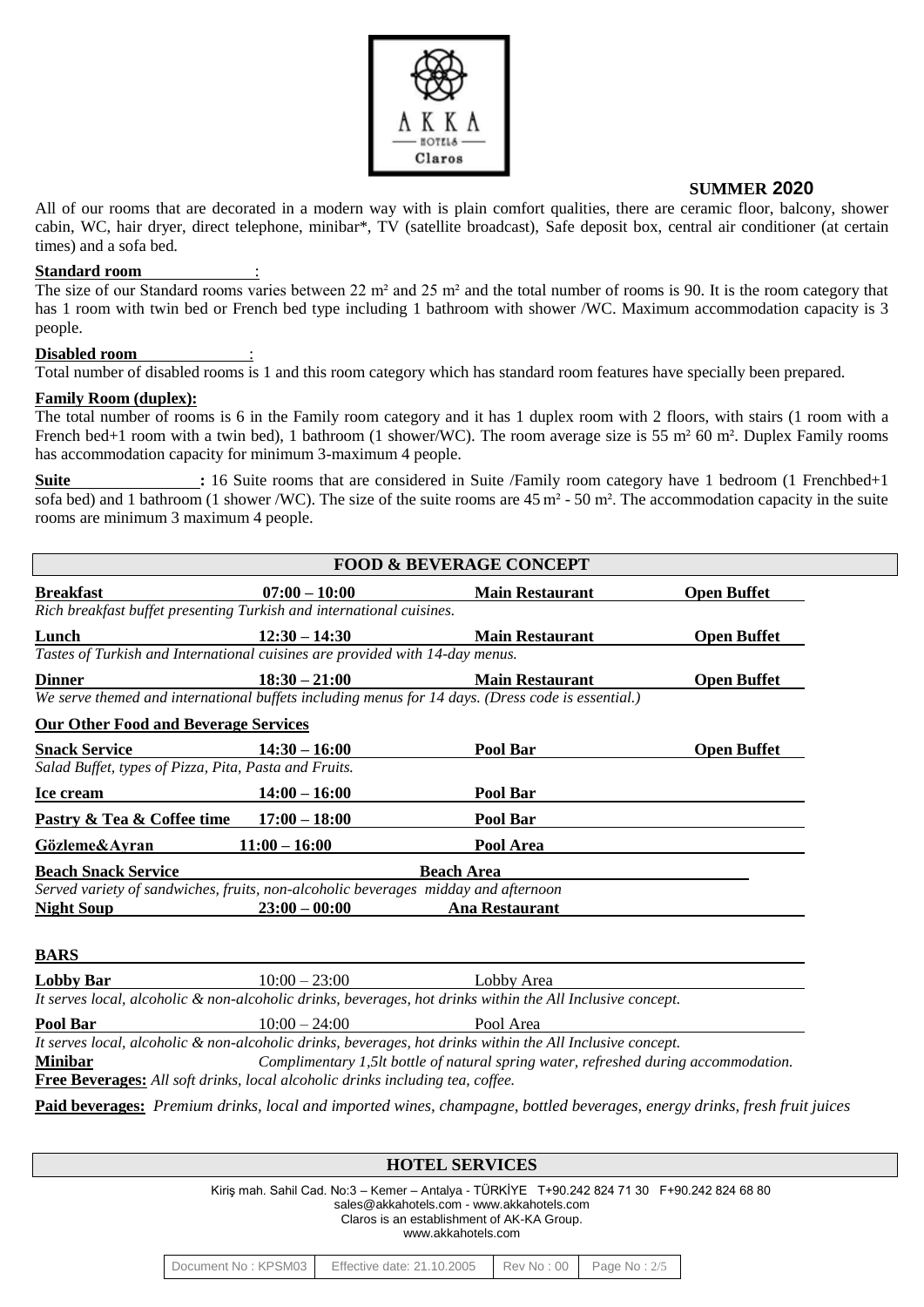

| <b>Activities</b>                    | <b>PAID</b> | <b>FREE</b> | <b>NOTES</b>                        |
|--------------------------------------|-------------|-------------|-------------------------------------|
| Wireless internet connection         |             | Free        | Lobby Area                          |
| Safe                                 | Paid        |             | In the rooms                        |
| Telephone & Fax Services             | Paid        |             |                                     |
| <b>Laundry Service</b>               | Paid        |             |                                     |
| <b>TV Corner</b>                     |             | Free        |                                     |
| Umbrella & Beach chair & Beach Towel |             | Free        | Beach towel with deposit towel card |
| Live Music                           |             | Free        | Certain days of the week            |
| Soft Animation                       |             | Free        |                                     |
| Table tennis & Dart                  |             | Free        |                                     |
| Babysitter                           | Paid        |             |                                     |
| Fitness Centre                       |             | Free        |                                     |
| Fresh fruit juices                   | Paid        |             |                                     |
| Doctor & Nurse                       | Paid        |             |                                     |
| Photography services                 | Paid        |             |                                     |
| Hammam & Sauna entries               |             | Free        |                                     |
| Massage & bath rub & skin care       | Paid        |             |                                     |
| Hairdresser                          | Paid        |             |                                     |

### **POOL**

|                         | , M2<br>AREA    | <b>DEPTH / CM</b> | $1$ M3<br><b>SIZE</b>   |  |
|-------------------------|-----------------|-------------------|-------------------------|--|
| <b>Outdoor Pool</b>     | 480 $m2$        | $160 \text{ cm}$  | 750 m3                  |  |
| Outdoor children pool   | $5 \text{ m}^2$ | 30 cm             | 5 m <sub>3</sub>        |  |
|                         |                 |                   |                         |  |
| <b>Number of slides</b> | 2 units         | Slide length      | $10 m - 25 m$           |  |
| Slide height            | m               | Slide pool time   | Depending on the season |  |

## **ANIMATION**

Akka Claros Hotel, with our professional animation team we make your holiday enjoyable one's own interests and participation at the request of many different programs and activities are offered to you. During the day, various sports activities organized by different age groups, games, tournaments are organized. That will appeal to all age groups, professional-level, entertaining stage show, show and post-show our guests with live music programs are intended to make the most of their holidays.

# *14-day program of sports activities and entertainment programs:*

| Morning Gym                 | Competitions           |  |  |  |
|-----------------------------|------------------------|--|--|--|
| Dart                        | Live Music             |  |  |  |
| Volleyball                  | <b>Turkish Night</b>   |  |  |  |
| <b>Water Polo</b>           | <b>Acrobatic Shows</b> |  |  |  |
| Water Gym                   | Dance Shows            |  |  |  |
| Zumba                       | Step Aerobic           |  |  |  |
| Bocca                       |                        |  |  |  |
|                             |                        |  |  |  |
| A K K A A I INDA MINI CI HR |                        |  |  |  |

### **AKKA ALİNDA MINI CLUB**

| Document No: KPSM03 | Effective date: $21.10.2005$ Rev No: 00 Page No: $3/5$ |  |  |
|---------------------|--------------------------------------------------------|--|--|
|---------------------|--------------------------------------------------------|--|--|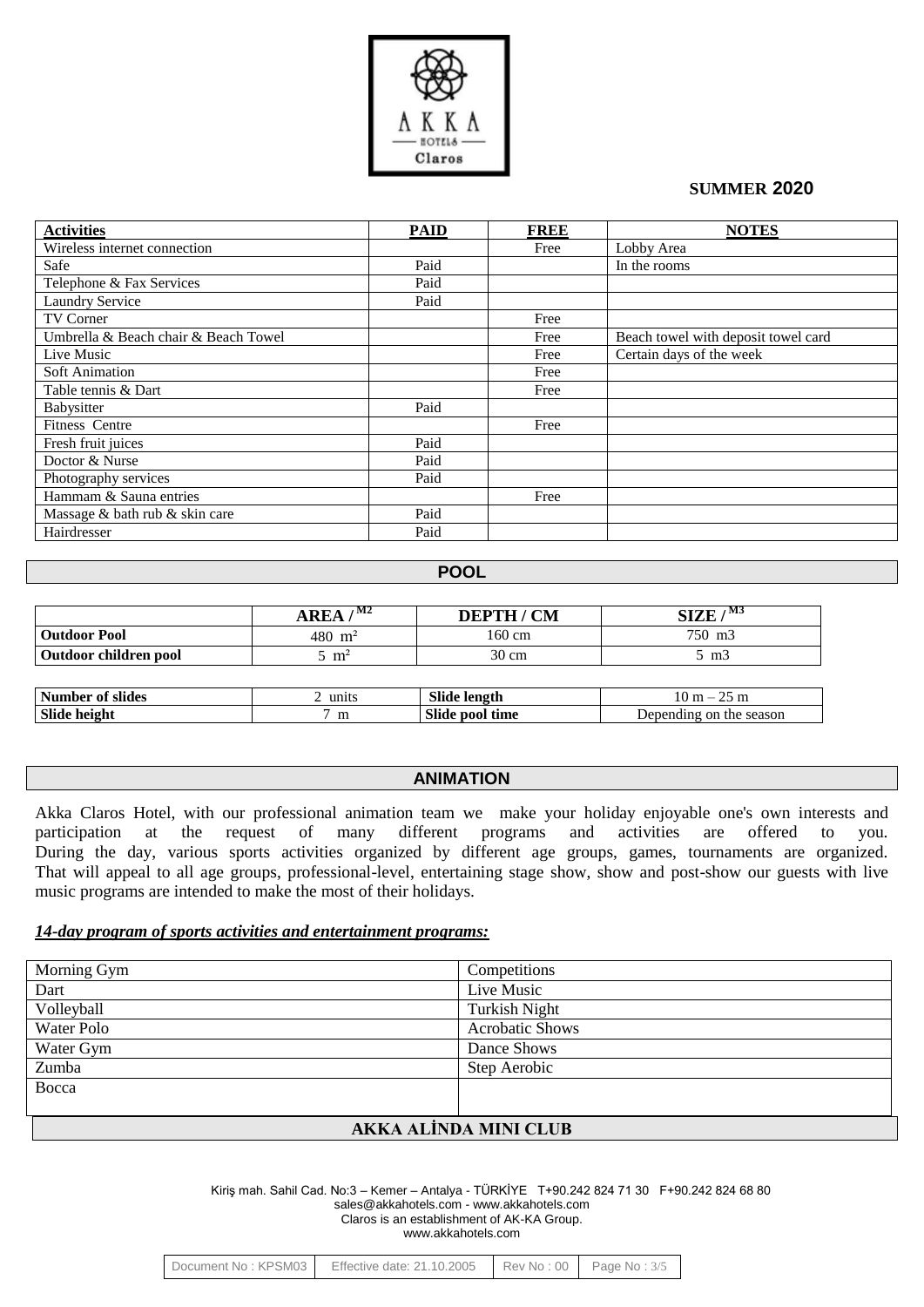

**Akka Claros Mini Club's** aim is to help the children to bloom their skills in a distinctive, creative, safe, loving atmosphere, to contribute their development of their self-concept and to stimulate interest for learning. While it gives the opportunity to spend quality time to children, enables them to mingle with their peers from different cultures and it gives them an unforgettable holiday experience which the parents will have with their children.

#### **MINI CLUB AREAS**

Activity Room Cinema Room Sand pool Outdoor Children's Park

#### **ACTIVITIES**

Handcraft activities Water and Land Olympics Children disco Cookie Making Modeling figures from the Animals

#### **AKKA MINI CLUB DETAILS Working period: 01May - 31 October Working time: 10:00 – 12:30 /14:00 – 17:00 / (20:45-21:15 Mini Disko)**

Activity participation age: for 04 to 12 age range, our activity programs are available.

**Mini Club 's services are provided to children over the 4 years old, our little guests under the 4 years old can use mini club services only with parents with their personal responsibility.** 

Kids 04 - 12 years old can use our mini-club activities alone but with the approval of their families may benefit alone. Paid Activities: Hats Painting, T-shirt painting, Bandana Painting

Babysitting service: out of mini club working hours and paid. Babysitting service available till 24:00 and can be given with reservation one day before.

### **SUDEYA SPA CENTER**

The massages that are applied in our SPA center, presented for your service by specialized therapists in application rooms specially designed with international standards. The time you will spend in Sudeya spa centre will enable you to reach insatiateness of spending perfect time and will make your holiday unforgettable. We present you our special massages accompanied by the perfect touches with the privilege of AK-KA Hotels Sudeya Spa Center and we advise you not leave our hotel without trying our rich massage types.

**Sudeya Spa Units:** Turkish bath, Sauna, body care room (lichen cares), massage rooms

**Paid Spa Services:** Massages, bath rubs and beauty cures.

**Free Spa Services:** Turkish bath, sauna (with reservation).